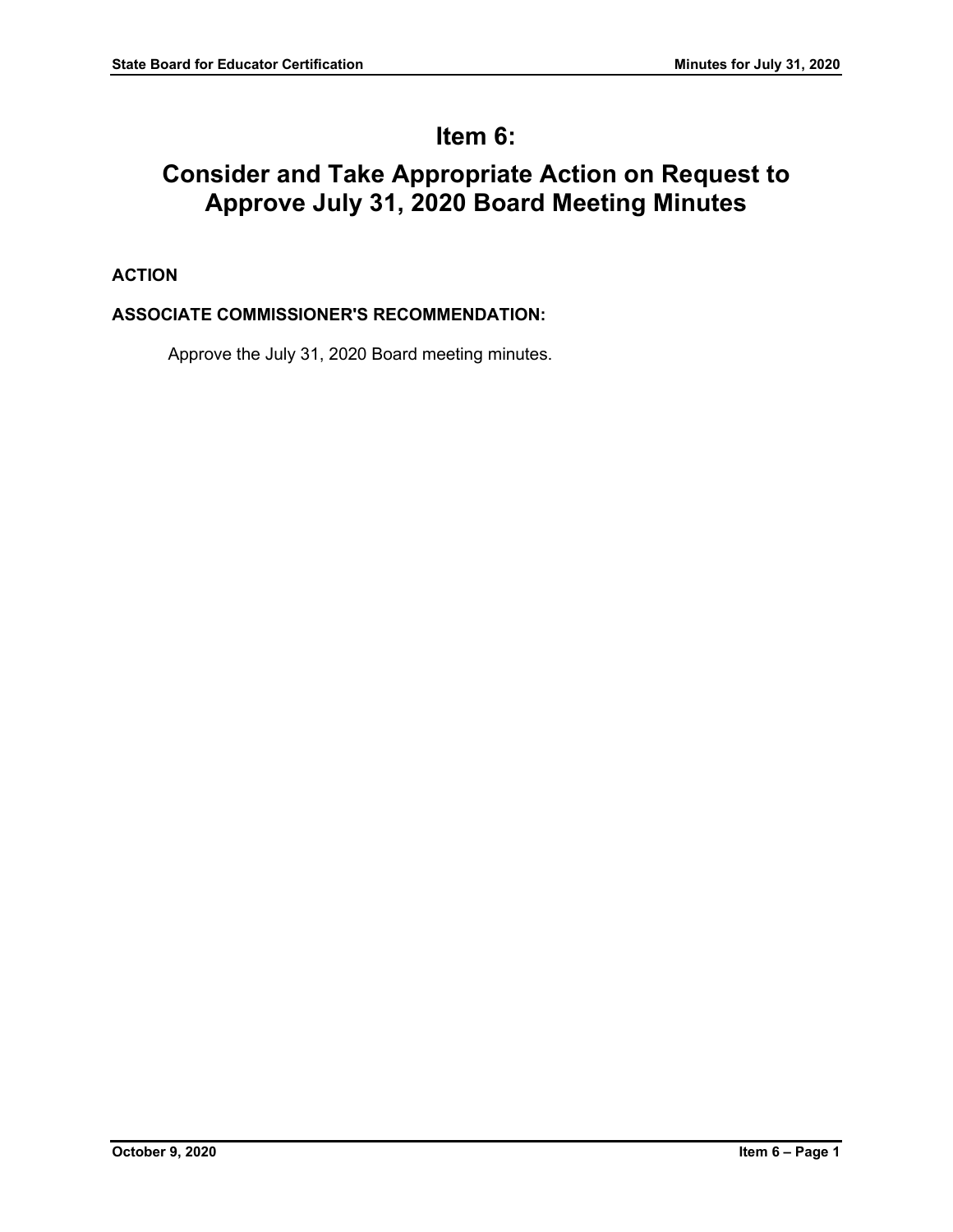# **STATE BOARD FOR EDUCATOR CERTIFICATION MEETING AGENDA**

# **JULY 31, 2020 AT 9:30 AM**

## **VIRTUAL MEETING (LIVESTREAM ON [ADMINMONITOR.COM\)](http://www.adminmonitor.com/tx/tea/)**

**The Board will meet virtually and after determining the presence of a quorum, deliberate and possibly take formal action, including emergency action, on any of the following agenda items:**

**Information regarding registering for public comment can be found at: [https://tea.texas.gov/about-tea/leadership/state-board-for-educator-certification/sbec](https://nam10.safelinks.protection.outlook.com/?url=https%3A%2F%2Ftea.texas.gov%2Fabout-tea%2Fleadership%2Fstate-board-for-educator-certification%2Fsbec-meetings&data=02%7C01%7CKatelin.Allen%40tea.texas.gov%7C33f09bed51314321053e08d7e6d36cb5%7C65d6b3c3723648189613248dbd713a6f%7C0%7C0%7C637231668044732631&sdata=p8LIEPR4IIZEJnEdirrTXTHGHIbtX2MWtvumJv7Tzho%3D&reserved=0)[meetings](https://nam10.safelinks.protection.outlook.com/?url=https%3A%2F%2Ftea.texas.gov%2Fabout-tea%2Fleadership%2Fstate-board-for-educator-certification%2Fsbec-meetings&data=02%7C01%7CKatelin.Allen%40tea.texas.gov%7C33f09bed51314321053e08d7e6d36cb5%7C65d6b3c3723648189613248dbd713a6f%7C0%7C0%7C637231668044732631&sdata=p8LIEPR4IIZEJnEdirrTXTHGHIbtX2MWtvumJv7Tzho%3D&reserved=0)**

#### **Moment of Silence**

#### **Pledge of Allegiance**

#### **1. Call to Order**

The State Board for Educator Certification (SBEC) convened its virtual meeting at 9:31 AM on Friday, July 31, 2020 via Zoom Meetings.

Present: Ms. Rohanna Brooks-Sykes, Dr. Arturo Cavazos, Mr. Tommy Coleman, Ms. Julia Dvorak, Ms. Emily Garcia, Dr. John Kelly, Dr. Andrew Lofters, Ms. Courtney MacDonald, Ms. Sandie Mullins, Ms. Kelvey Oeser, Dr. Alma Rodriguez, Mr. Jose Rodriguez, Ms. Jean Streepey, and Dr. Laurie Turner.

Absent: Ms. Shareefah Mason.

## **2. Public Comment**

*The Board shall allocate up to thirty (30) minutes at the beginning of each regularly scheduled meeting of the full Board for public comment on non-agenda and consent agenda items. In accordance with SBEC Board Operating Policies and Procedures, late registration for providing oral or written comment will be accepted up to 30 minutes prior to the beginning of the Board meeting.*

Public Comment was provided by: Dr. Karen Matsler Dr. Pamela Groves

### **DISCUSSION AND ACTION**

## **3. Consider and Take Appropriate Action on the Adoption of Proposed Amendment to 19 TAC Chapter 228, Requirements for Educator Preparation Programs, §228.1, General Provisions**